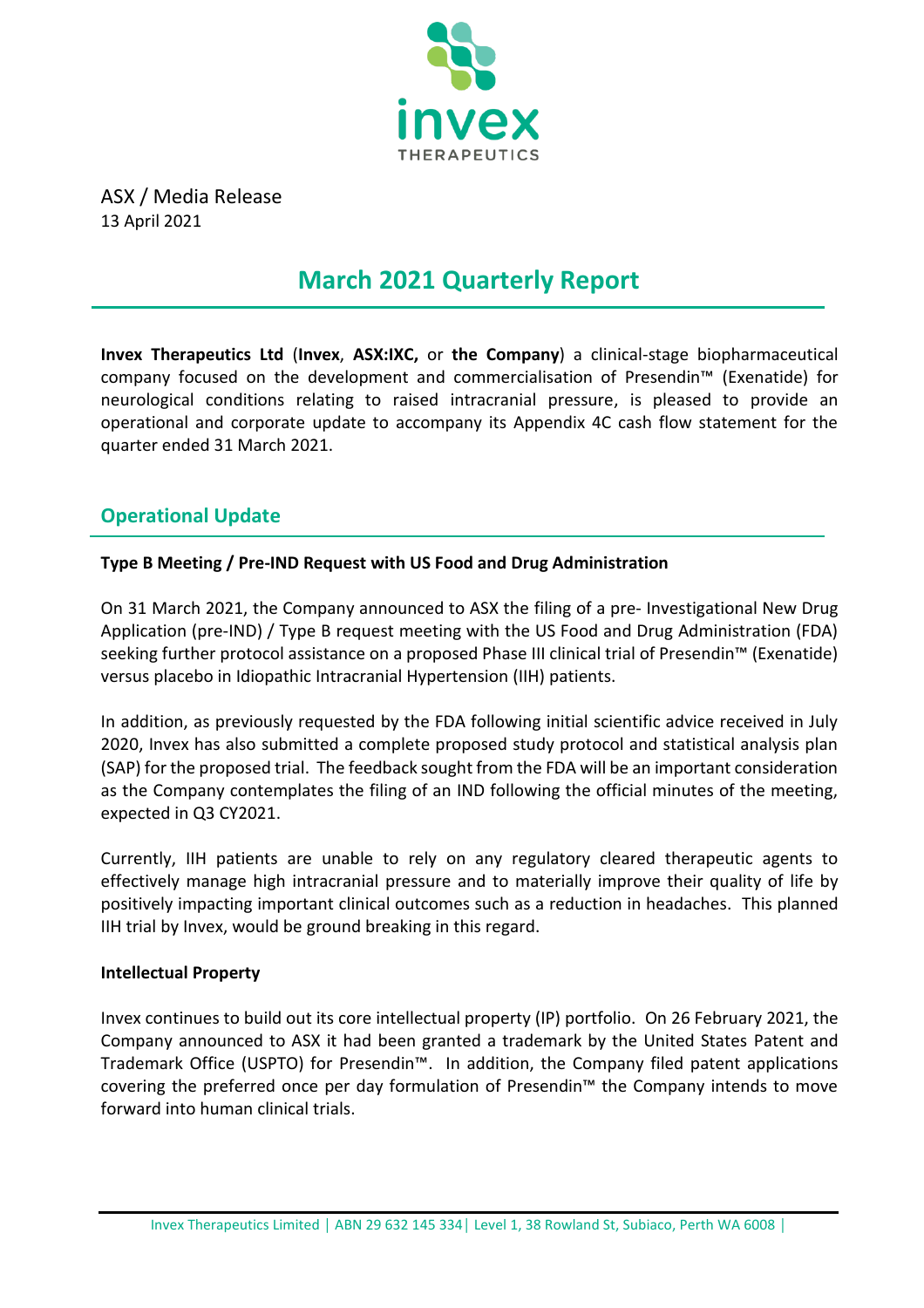### **Corporate Update**

#### **Financial Summary and Analysis**

The Company closed the quarter in a strong financial position with cash and cash equivalents of \$33.2 million.

Cash outflows from operating expenditure for the quarter were \$0.42 million included:

- Research & development expenditure for the quarter of \$0.29 million related to completing the necessary lead-in clinical and non-clinical research activities and costs associated with key regulatory advice ahead of regulatory submissions to commence a Phase III clinical trial in IIH (\$0.17 million), along with direct R&D staff costs (\$0.12 million).
- Administration and corporate costs of \$0.16 million related to compliance costs associated with an ASX listed company, including ASX, Director's fees, audit and legal costs.

Aggregate amounts paid to related parties of the Company and their associates included in the above costs were \$0.15 million for the quarter.

#### **Appointment of an additional Non-Executive Director**

Invex continued to further strengthen the skills and composition of the Board with the appointment of Dr Megan Baldwin as a Non-Executive Director of the Company on 16 February 2021. This followed the appointed of Dr Tom Duthy as an Executive Director on 1 October 2020.

Dr Baldwin is CEO and Managing Director of Opthea Limited (ASX:OPT; NASDAQ:OPT), a late-stage biopharmaceutical company developing a novel therapy to address the unmet need in the treatment of retinal eye diseases, including wet age-related macular degeneration (wet AMD).

Under Dr Baldwin's leadership, Opthea has rapidly advanced its ophthalmology program through Phase I and Phase II clinical development, was added to the S&P/ASX 300 in June 2020 and in October 2020 completed a \$180 million initial public offering (IPO) and listing on the US NASDAQ exchange to progress two pivotal Phase III studies in wet AMD.

Dr Baldwin's experience in drug development, regulatory engagement and clinical trial design and execution will be invaluable for Invex as the Company progresses Presendin™ into Phase III studies during 2021.

#### **General Meeting of Shareholders – Option Issue to Non-Executive Director**

On 8 April 2021, Invex convened a General Meeting of shareholders to approve an option issue to Dr Megan Baldwin, Non-Executive Director who was appointed on 16 February 2021. The General Meeting was held by way of a fully virtual meeting platform, allowable under the Australian Securities and Investments Commission's temporary 'no-action' position in relation to the convening and holding of virtual meetings until 30 June 2021.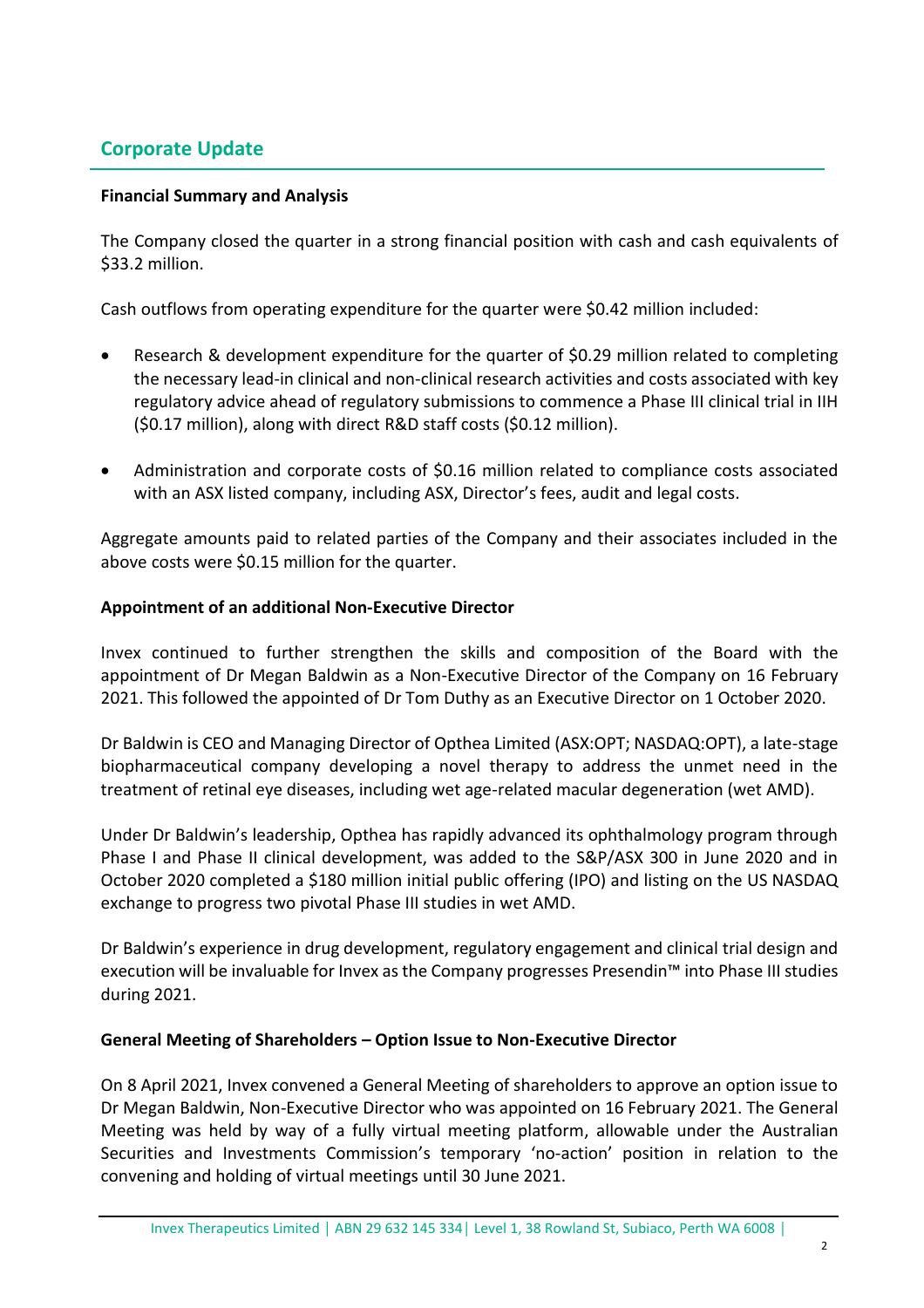In addition, Invex's Chairman Dr Jason Loveridge provided a brief update to investors on the progress of the Company so far in 2021. The Company received strong shareholder support for the resolution put forward at the General Meeting, with all the resolution passed by way of a poll.

#### **Investor Fact Sheet**

During the quarter, Invex launched a summary fact sheet for investors, which provides investors a financial and non-financial summary of the Company, its corporate strategy and includes expected milestones for the year.

A copy of the March Investor Fact Sheet can be located at: [https://invextherapeutics.com/fact](https://invextherapeutics.com/fact-sheets/)[sheets/](https://invextherapeutics.com/fact-sheets/)

#### **Participation at Investor Conferences**

During the quarter, Invex Executive Director Dr Tom Duthy outlined the Company's strategy and expected milestones for the remainder of 2021 at the NWR Small caps Investor Conference on 18 March 2021. In addition, the Company conducted several broker briefings during the quarter and media interviews.

A copy of the investor presentation and webcast for both investment conferences can be located at:<https://invextherapeutics.com/presentations/>

#### **- ENDS -**

*This release dated 13 April 2021 has been authorised for lodgement to ASX by the Board of Directors of Invex Therapeutics and lodged by Narelle Warren, Company Secretary.*

### **For more information, please contact:**

**Company/Investors** Dr Thomas Duthy Executive Director [tduthy@invextherapeutics.com](mailto:tduthy@invextherapeutics.comu) +61 402 493 727

**Media** Margie Livingston Ignite Communications [margie@ignitecommunications.com.au](mailto:margie@ignitecommunications.com.au) +61 438 661 131

To subscribe to Invex email alerts, please visit [www.invextherapeutics.com](http://www.invextherapeutics.com/) and follow us on Twitter **@InvexThera\_ASX**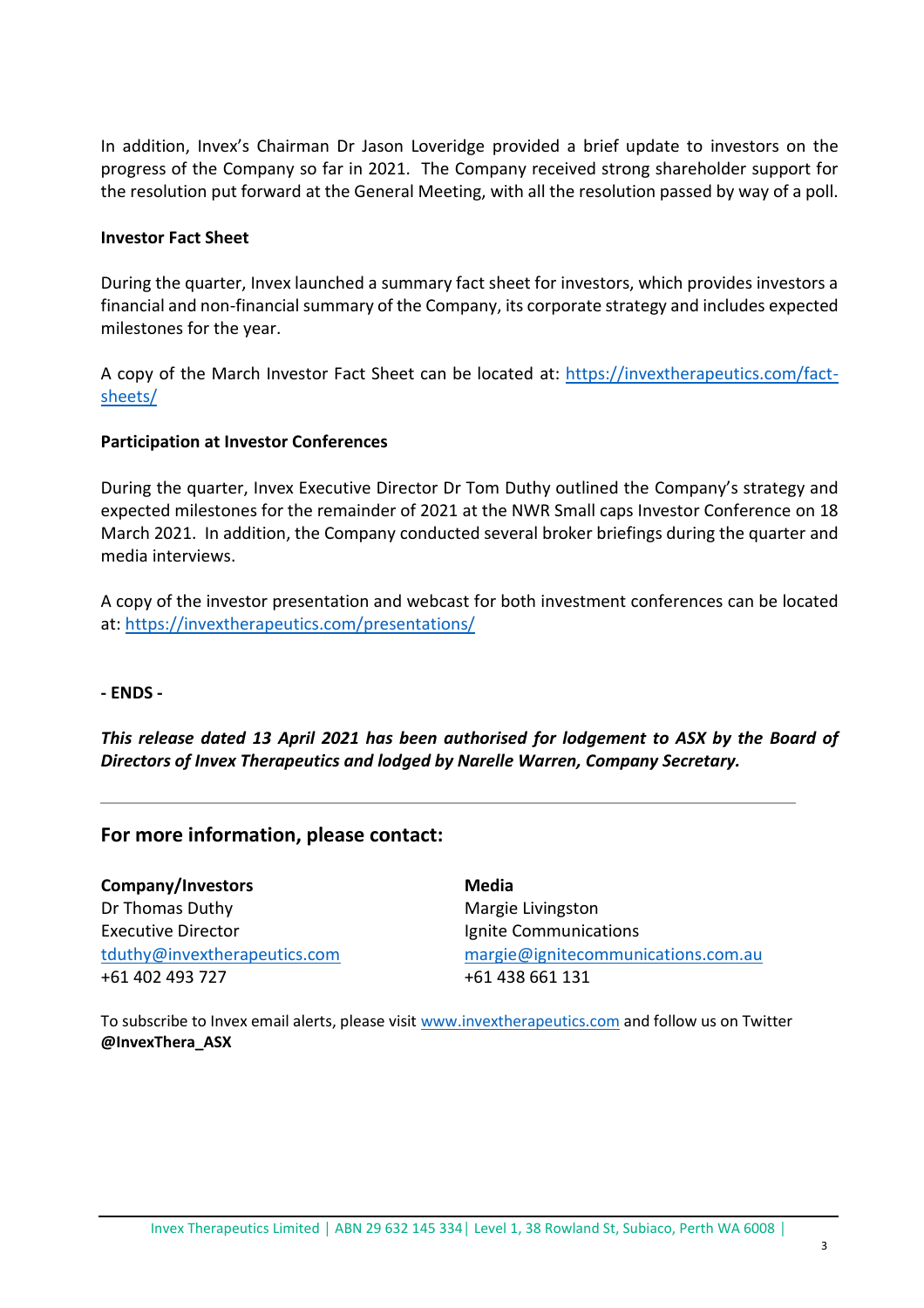# About Invex Therapeutics Ltd

Invex is a biopharmaceutical company focused on the repurposing of an already approved drug, Exenatide, for efficacious treatment of neurological conditions derived from or involving raised intracranial pressure, such as Idiopathic Intracranial Hypertension (IIH), acute stroke and traumatic brain injury. Invex has trademarked its repurposed Exenatide as Presendin™. [www.invextherapeutics.com.](http://www.invextherapeutics.com/)

## About Idiopathic Intracranial Hypertension (IIH)

IIH features severely raised intracranial pressure which causes disabling daily headaches and can compress the optic nerve. The usual age of onset is 20-30 years, and it is most common in women who are obese. IIH is a rapidly growing orphan indication: its incidence has increased by more than 350% in the last 10 years.

## About Exenatide

Exenatide is a small peptide and a synthetic version of the GLP-1 agonist exendin-4, which received approval in the US and Europe for the treatment of type 2 diabetes in 2005 and 2006 respectively. Professor Alexandra Sinclair's research showed that GLP-1 receptors are expressed in the choroid plexus in the brain and that Exenatide can bind to these receptors and reduce secretion of cerebrospinal fluid. Current Exenatide dosage forms are not optimised for IIH.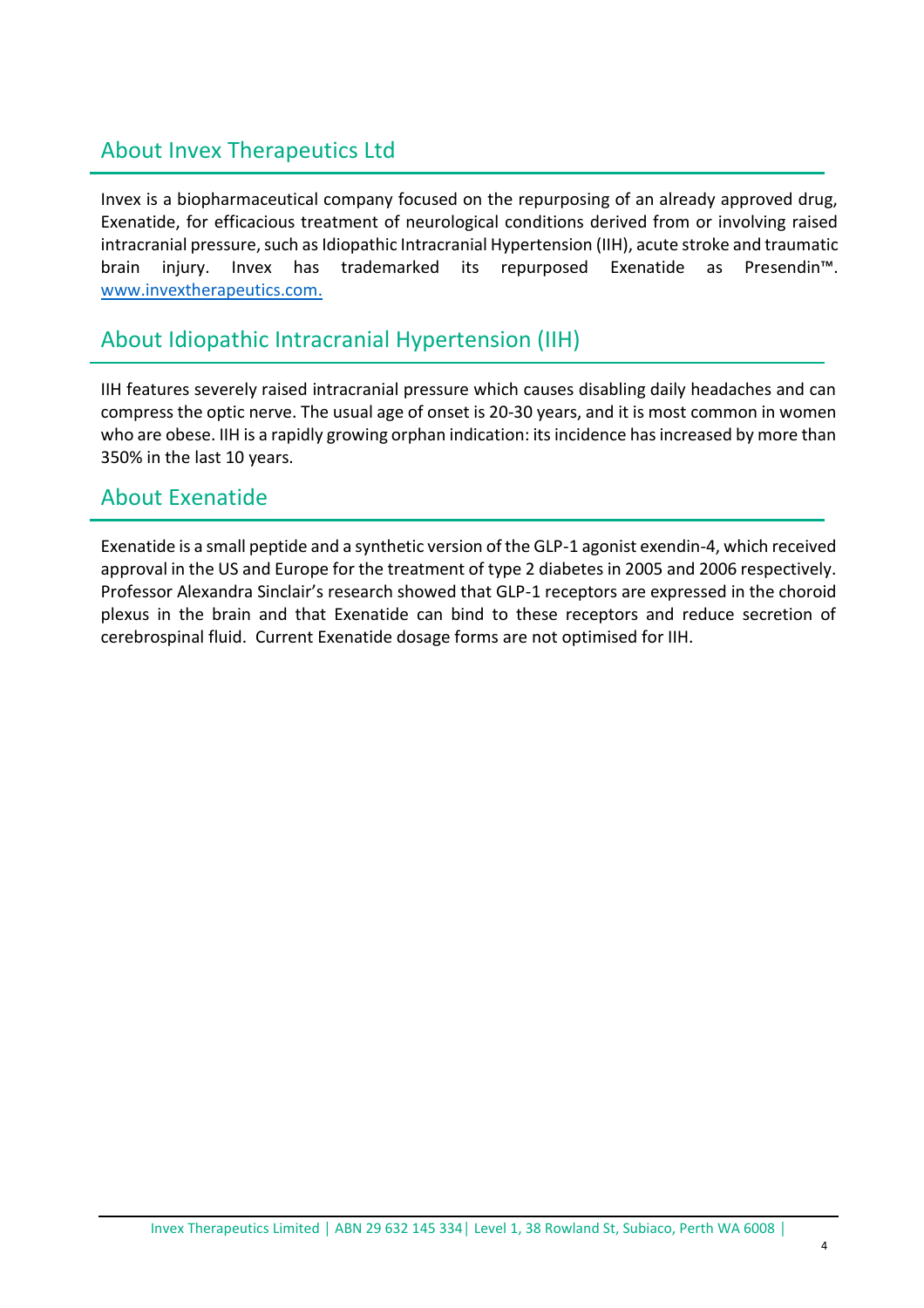# **Appendix 4C**

# **Quarterly cash flow report for entities subject to Listing Rule 4.7B**

| Name of entity |                                                     |                                   |                                        |
|----------------|-----------------------------------------------------|-----------------------------------|----------------------------------------|
|                | <b>Invex Therapeutics Ltd</b>                       |                                   |                                        |
| <b>ABN</b>     |                                                     | Quarter ended ("current quarter") |                                        |
|                | 29 632 145 334                                      | 31 March 2021                     |                                        |
|                | <b>Consolidated statement of cash flows</b>         | <b>Current quarter</b><br>\$A'000 | Year to date (9)<br>months)<br>\$A'000 |
| 1.             | Cash flows from operating activities                |                                   |                                        |
| 1.1            | Receipts from customers                             |                                   |                                        |
| 1.2            | Payments for                                        |                                   |                                        |
|                | (a) research and development                        | (170)                             | (589)                                  |
|                | product manufacturing and operating<br>(b)<br>costs |                                   |                                        |
|                | advertising and marketing<br>(c)                    |                                   |                                        |
|                | leased assets<br>(d)                                |                                   |                                        |
|                | staff costs - R&D<br>(e)                            | (119)                             | (291)                                  |
|                | (f)<br>administration and corporate costs           | (157)                             | (492)                                  |
| 1.3            | Dividends received (see note 3)                     |                                   |                                        |
| 1.4            | Interest received                                   | 25                                | 139                                    |
| 1.5            | Interest and other costs of finance paid            |                                   |                                        |
| 1.6            | Income taxes paid                                   |                                   |                                        |
| 1.7            | Government grants and tax incentives                |                                   |                                        |
| 1.8            | Other (provide details if material)                 |                                   |                                        |
| 1.9            | Net cash (used in) operating activities             | (421)                             | (1, 233)                               |

| 2.  |     | Cash flows from investing activities |
|-----|-----|--------------------------------------|
| 2.1 |     | Payments to acquire:                 |
|     | (a) | entities                             |
|     | (b) | businesses                           |
|     | (c) | property, plant and equipment        |
|     | (d) | investments                          |
|     | (e) | intellectual property                |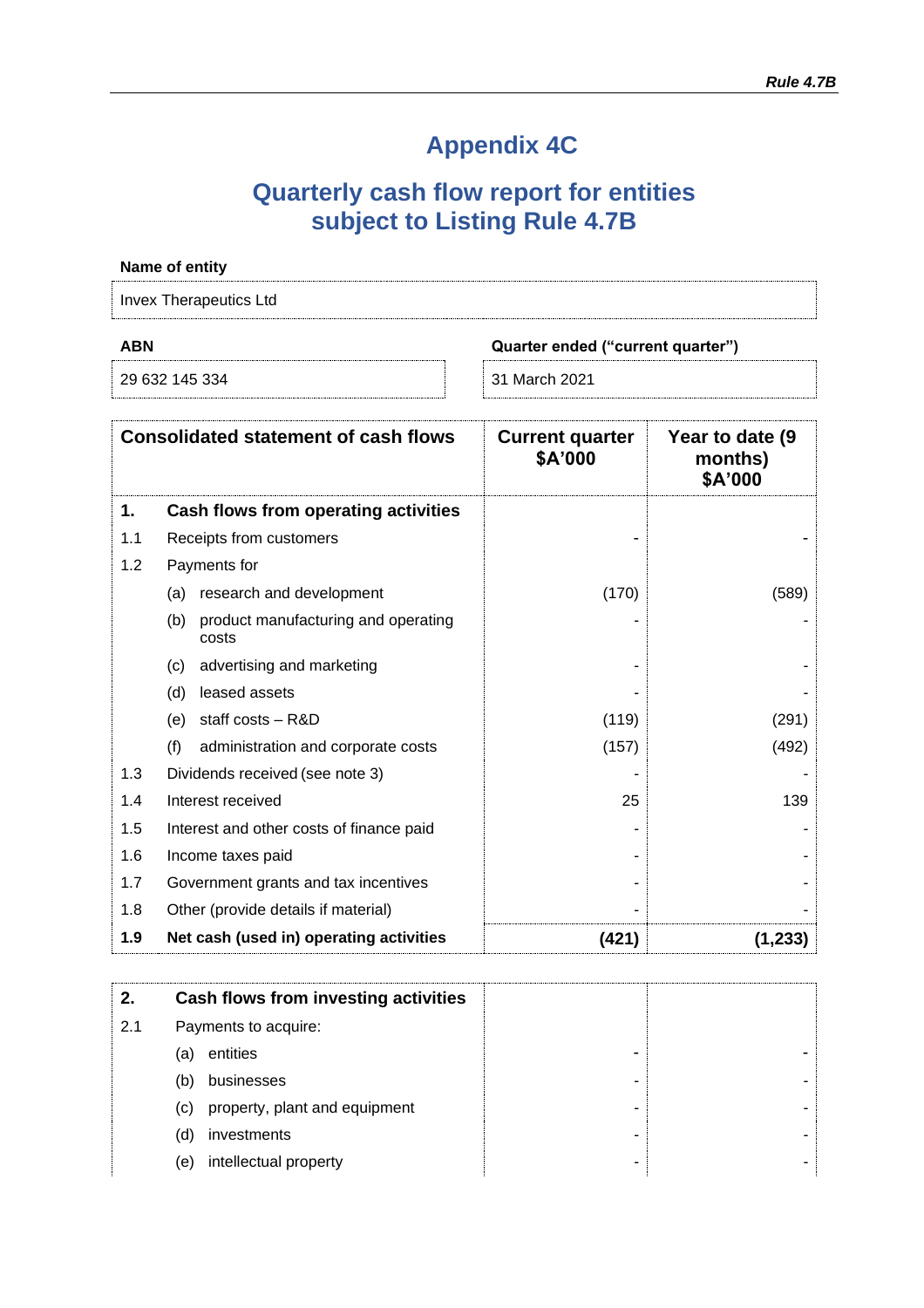| <b>Consolidated statement of cash flows</b> |                                                   | <b>Current quarter</b><br>\$A'000 | Year to date (9<br>months)<br>\$A'000 |
|---------------------------------------------|---------------------------------------------------|-----------------------------------|---------------------------------------|
|                                             | (f)<br>other non-current assets                   |                                   |                                       |
| 2.2                                         | Proceeds from disposal of:                        |                                   |                                       |
|                                             | entities<br>(a)                                   |                                   |                                       |
|                                             | (b)<br>businesses                                 |                                   |                                       |
|                                             | (c)<br>property, plant and equipment              |                                   |                                       |
|                                             | (d)<br>investments                                |                                   |                                       |
|                                             | intellectual property<br>(e)                      |                                   |                                       |
|                                             | (f)<br>other non-current assets                   |                                   |                                       |
| 2.3                                         | Cash flows from loans to other entities           |                                   |                                       |
| 2.4                                         | Dividends received (see note 3)                   |                                   |                                       |
| 2.5                                         | Other (provide details if material)               |                                   |                                       |
| 2.6                                         | Net cash from / (used in) investing<br>activities |                                   |                                       |

| 3.   | <b>Cash flows from financing activities</b>                                                   |       |
|------|-----------------------------------------------------------------------------------------------|-------|
| 3.1  | Proceeds from issues of equity securities<br>(excluding convertible debt securities)          | 8,648 |
| 3.2  | Proceeds from issue of convertible debt<br>securities                                         |       |
| 3.3  | Proceeds from exercise of options                                                             |       |
| 3.4  | Transaction costs related to issues of<br>equity securities or convertible debt<br>securities | (554) |
| 3.5  | Proceeds from borrowings                                                                      |       |
| 3.6  | Repayment of borrowings                                                                       |       |
| 3.7  | Transaction costs related to loans and<br>borrowings                                          |       |
| 3.8  | Dividends paid                                                                                |       |
| 3.9  | Other.                                                                                        |       |
| 3.10 | Net cash from / (used in) financing<br>activities                                             |       |

|     | Net increase / (decrease) in cash and<br>cash equivalents for the period |        |          |
|-----|--------------------------------------------------------------------------|--------|----------|
| 4.1 | Cash and cash equivalents at beginning of<br>period                      | 33,582 | 26,300   |
| 4.2 | Net cash from / (used in) operating<br>activities (item 1.9 above)       | (421)  | (1, 233) |
| 4.3 | Net cash from / (used in) investing activities<br>(item 2.6 above)       |        |          |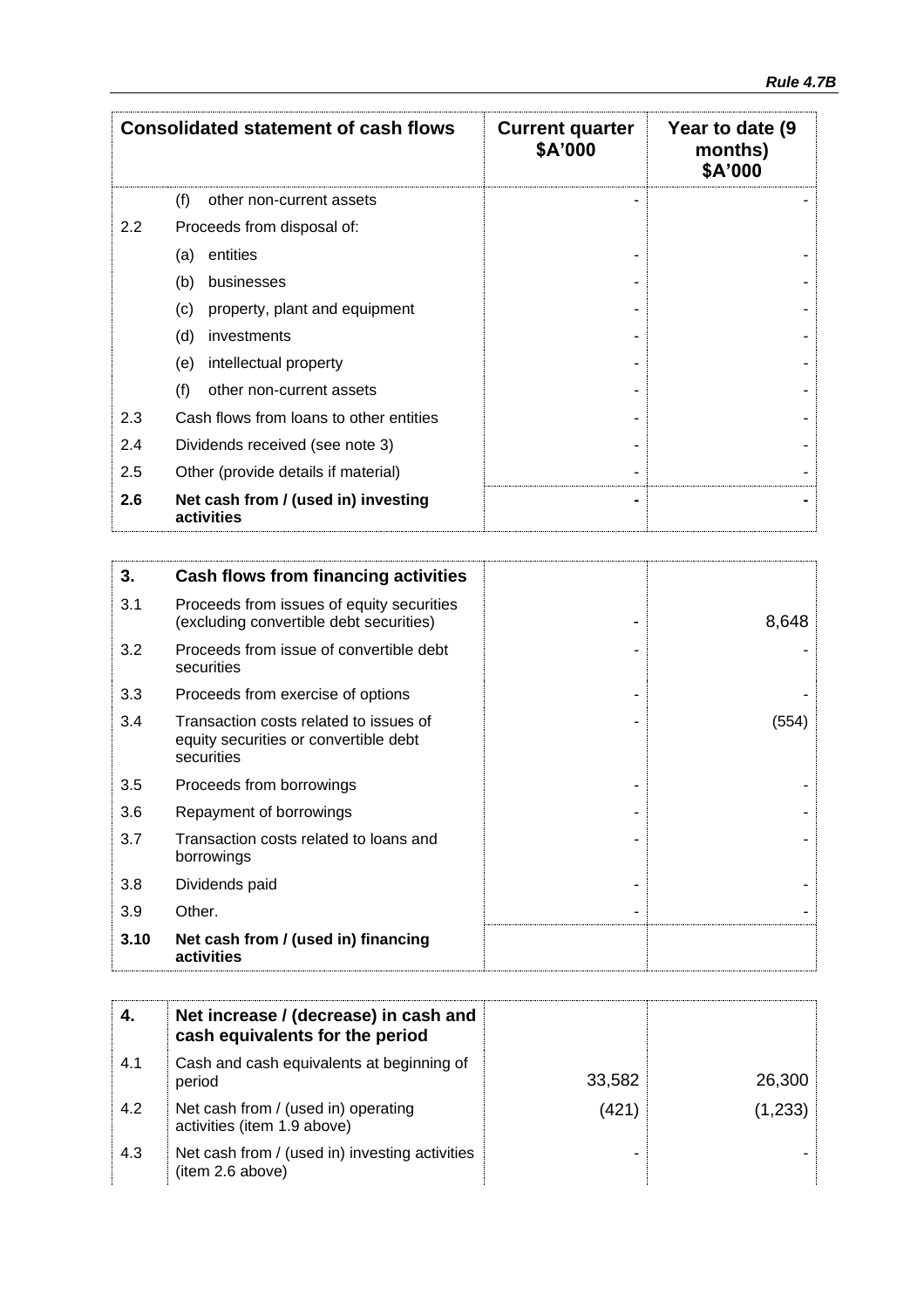|     | <b>Consolidated statement of cash flows</b>                         | <b>Current quarter</b><br>\$A'000 | Year to date (9<br>months)<br>\$A'000 |
|-----|---------------------------------------------------------------------|-----------------------------------|---------------------------------------|
| 4.4 | Net cash from / (used in) financing activities<br>(item 3.10 above) |                                   | 8.094                                 |
| 4.5 | Effect of movement in exchange rates on<br>cash held                |                                   |                                       |
| 4.6 | Cash and cash equivalents at end of<br>period                       | 33,161                            | 33.161                                |

| 5.  | Reconciliation of cash and cash<br>equivalents<br>at the end of the quarter (as shown in the<br>consolidated statement of cash flows) to the<br>related items in the accounts | <b>Current quarter</b><br>\$A'000 | <b>Previous quarter</b><br>\$A'000 |
|-----|-------------------------------------------------------------------------------------------------------------------------------------------------------------------------------|-----------------------------------|------------------------------------|
| 5.1 | <b>Bank balances</b>                                                                                                                                                          | 1.161                             | 1,582                              |
| 5.2 | Call deposits                                                                                                                                                                 | 32,000                            | 32,000                             |
| 5.3 | <b>Bank overdrafts</b>                                                                                                                                                        |                                   |                                    |
| 5.4 | Other (provide details)                                                                                                                                                       | -                                 |                                    |
| 5.5 | Cash and cash equivalents at end of<br>quarter (should equal item 4.6 above)                                                                                                  | 33,161                            | 33,582                             |

| 6. | Payments to related parties of the entity and their |
|----|-----------------------------------------------------|
|    | associates                                          |

6.1 Aggregate amount of payments to related parties and their

| <b>Current quarter</b><br>\$A'000 |  |
|-----------------------------------|--|
| 151                               |  |
|                                   |  |

associates included in item 1 6.2 Aggregate amount of payments to related parties and their associates included in item 2

Note: if any amounts are shown in items 6.1 or 6.2, your quarterly activity report must include a description of, and an explanation for, such payments

\$37,500 was paid to Prof. Alexander Sinclair for Executive Director services.

\$12,500 was paid to David McAuliffe for Non-executive Director fees.

\$37,500 was paid to Warambi Ltd, a company controlled by Dr Jason Loveridge for R&D consultancy services and Directors fees.

\$31,250 was paid to Nemean Group Pty Ltd, a company which Dr Thomas Duthy is a director and shareholder for the provision of Executive Director services.

\$32,500 was paid to Concept Biotech Pty Ltd, a company which David McAuliffe and Narelle Warren are directors and shareholders for the provision of accounting and company secretarial services.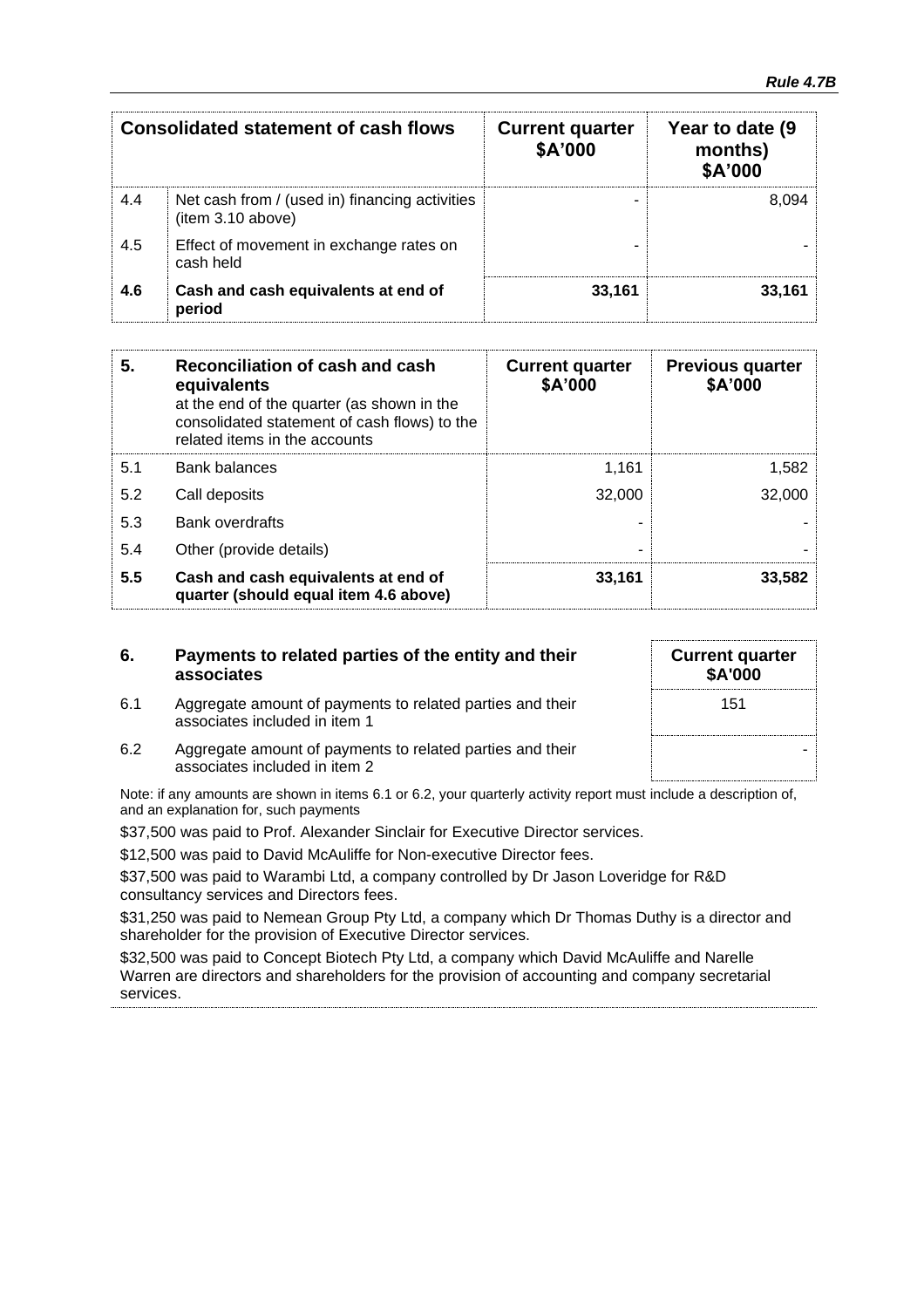|     | <b>Financing facilities</b><br>Note: the term "facility' includes all forms of financing<br>arrangements available to the entity.<br>Add notes as necessary for an understanding of the<br>sources of finance available to the entity. | <b>Total facility</b><br>amount at quarter<br>end<br>\$A'000 | Amount drawn at<br>quarter end<br>\$A'000 |
|-----|----------------------------------------------------------------------------------------------------------------------------------------------------------------------------------------------------------------------------------------|--------------------------------------------------------------|-------------------------------------------|
| 71  | Loan facilities                                                                                                                                                                                                                        | -                                                            |                                           |
| 7.2 | Credit standby arrangements                                                                                                                                                                                                            | -                                                            |                                           |

- 7.3 Other (please specify)
- **7.4 Total financing facilities**

| <b>Total facility</b><br>amount at quarter<br>end<br>\$A'000 | Amount drawn at<br>quarter end<br>\$A'000 |
|--------------------------------------------------------------|-------------------------------------------|
|                                                              |                                           |
|                                                              |                                           |
|                                                              |                                           |
|                                                              |                                           |

#### 7.5 **Unused financing facilities available at quarter end** -

7.6 Include in the box below a description of each facility above, including the lender, interest rate, maturity date and whether it is secured or unsecured. If any additional financing facilities have been entered into or are proposed to be entered into after quarter end, include a note providing details of those facilities as well.

| 8.  | Estimated cash available for future operating activities                     | \$A'000 |
|-----|------------------------------------------------------------------------------|---------|
| 8.1 | Net cash from / (used in) operating activities (Item 1.9)                    | (421)   |
| 8.2 | Cash and cash equivalents at quarter end (Item 4.6)                          | 33,161  |
| 8.3 | Unused finance facilities available at quarter end (Item 7.5)                |         |
| 8.4 | Total available funding (Item $8.2 +$ Item $8.3$ )                           | 33,161  |
| 8.5 | Estimated quarters of funding available (Item 8.4 divided by<br>Item $8.1$ ) | 79.     |

- 8.6 If Item 8.5 is less than 2 quarters, please provide answers to the following questions:
	- 1. Does the entity expect that it will continue to have the current level of net operating cash flows for the time being and, if not, why not?

Answer: 2. Has the entity taken any steps, or does it propose to take any steps, to raise further cash to fund its operations and, if so, what are those steps and how likely does it believe that they will be successful? Answer:

3. Does the entity expect to be able to continue its operations and to meet its business objectives and, if so, on what basis?

Answer: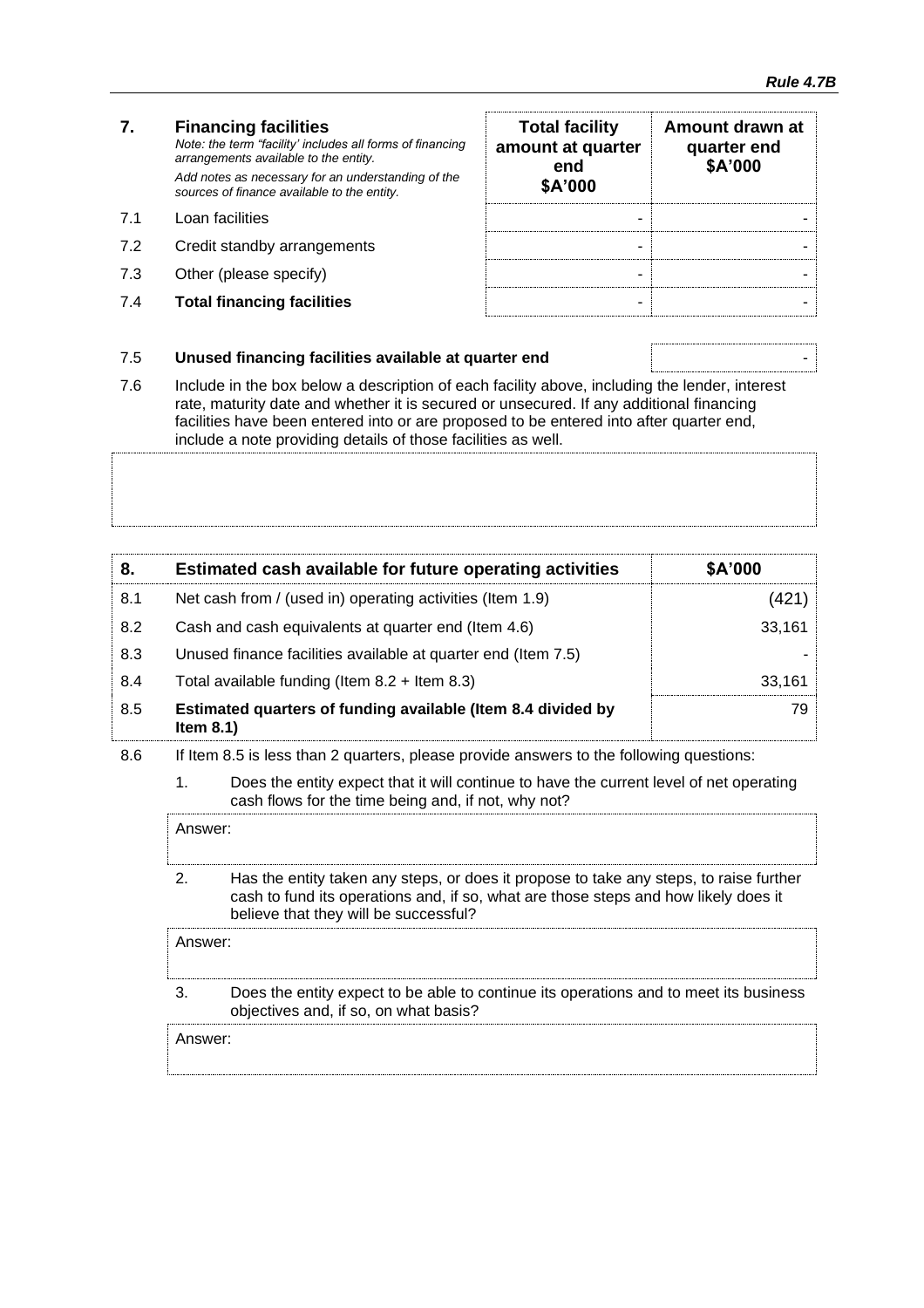#### **Compliance statement**

- 1 This statement has been prepared in accordance with accounting standards and policies which comply with Listing Rule 19.11A.
- 2 This statement gives a true and fair view of the matters disclosed.

Date: 13 April 2021

Authorised by: Narelle Warren (On behalf of the Board of Directors)

#### **Notes**

- 1. This quarterly cash flow report and the accompanying activity report provide a basis for informing the market about the entity's activities for the past quarter, how they have been financed and the effect this has had on its cash position. An entity that wishes to disclose additional information over and above the minimum required under the Listing Rules is encouraged to do so.
- 2. If this quarterly cash flow report has been prepared in accordance with Australian Accounting Standards, the definitions in, and provisions of, *AASB 107: Statement of Cash Flows* apply to this report. If this quarterly cash flow report has been prepared in accordance with other accounting standards agreed by ASX pursuant to Listing Rule 19.11A, the corresponding equivalent standard applies to this report.
- 3. Dividends received may be classified either as cash flows from operating activities or cash flows from investing activities, depending on the accounting policy of the entity.
- 4. If this report has been authorised for release to the market by your board of directors, you can insert here: "By the board". If it has been authorised for release to the market by a committee of your board of directors, you can insert here: "By the [*name of board committee* – *eg Audit and Risk Committee*]". If it has been authorised for release to the market by a disclosure committee, you can insert here: "By the Disclosure Committee".
- 5. If this report has been authorised for release to the market by your board of directors and you wish to hold yourself out as complying with recommendation 4.2 of the ASX Corporate Governance Council's *Corporate Governance Principles and Recommendations*, the board should have received a declaration from its CEO and CFO that, in their opinion, the financial records of the entity have been properly maintained, that this report complies with the appropriate accounting standards and gives a true and fair view of the cash flows of the entity, and that their opinion has been formed on the basis of a sound system of risk management and internal control which is operating effectively.